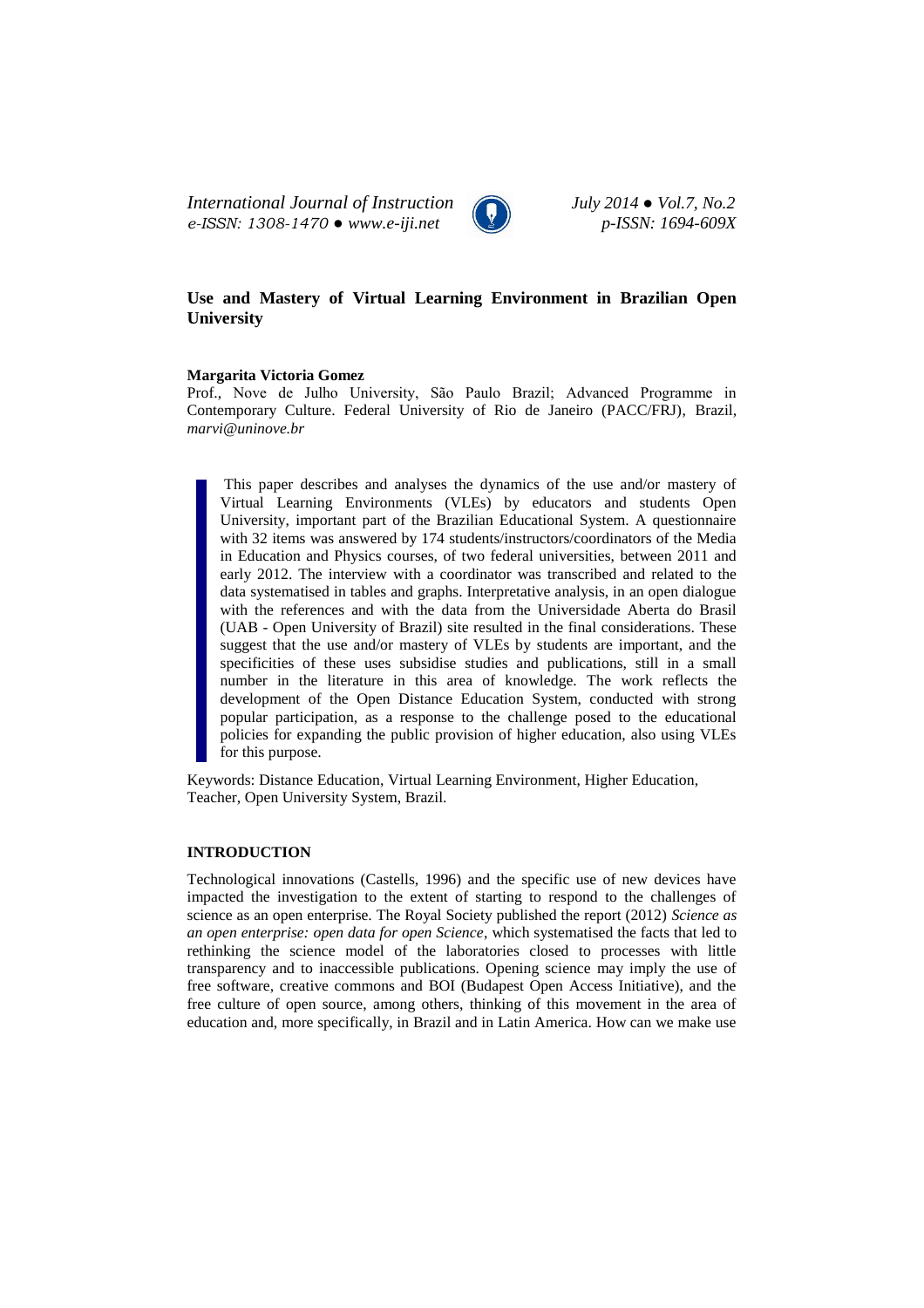of the network technological devices for researches and for capacity building in education involving social and educational changes in favour of citizenship?

We currently believe it is possible for science, technology and education to be affected by innovations, opening to popular needs and reflecting on the people who think of these uses in their own experience. It may be a total pantopia, as says Michel Serres (1995), yet universities are opening to provide the working class with capacity-building courses through Virtual Learning Environments (VLEs) and Open Educational Resources (OER) (Palloff & Pratt, 2007), which stand as an expression of the changes going beyond the instrumental aspect, since they are both cultural and educational.

In academic practice, some types of software are verified and used, such as toolbookII, WebCT, Universite, Topclass, Designe's Edge, First Class, AulaNet, Learning Space, Teleduc, Moodle, which have allowed interacting and dialoguing, synchronously or asynchronously. However, we still consider we are at the beginning of era in which VLEs and OERs will be widely explored in favour of open and distance education (Moore & Kearsley, 2011; Stiles,2007; OLnet-OER Research - 2013).

Universities re-territorialise lessons, laboratories, instructors and management towards virtual environments. By connecting pedagogical management, instructors, students, libraries, electronic publications, digitised learning objects, simulation laboratories, digital blackboard, Ipad, tablet and social networks, a new dynamic is provided to the learning process reflecting both in society and in public policies. Sharples, McAndrew, Ferguson, Whitelock, among others, presented a report in 2013, which updates the area of innovation in education: MOOCs (Massive open online courses); Badges to accredit learning; Seamless learning; Crowd learning; Geo-learning; Learning from gaming; Exploiting the power of digital games for learning; Digital Scholarship; Citizen inquiry.

In this quest to understand contemporary educational innovations better, in the 2011/2012 period, we systematised and analysed the dynamic of the use and/or mastery of the VLEs by educators and students in the Open Education higher education process, a relevant part of the Brazilian National Education System.

The study specificities may subsidise the design of proposals for provisions in Open Education, as well as cooperate with studies and publications still scarce in the literature in this area of knowledge. The work reflects the pedagogy of virtuality as regards understanding virtual education systems, which develop as a rhizome (Deleuze; Guattari, 1980), with extense popular participation responding to the challenge posed to educational policies.

# **CONTEXT AND REVIEW OF LITERATURE**

The Open Distance Education System in Brazil counts on ample popular participation, constituting a challenge to educational policies. The UAB (2013) system articulates the provision of courses at Federal and State Universities as well as at Federal Institutes, aiming to open these institutions and to include more people in higher education.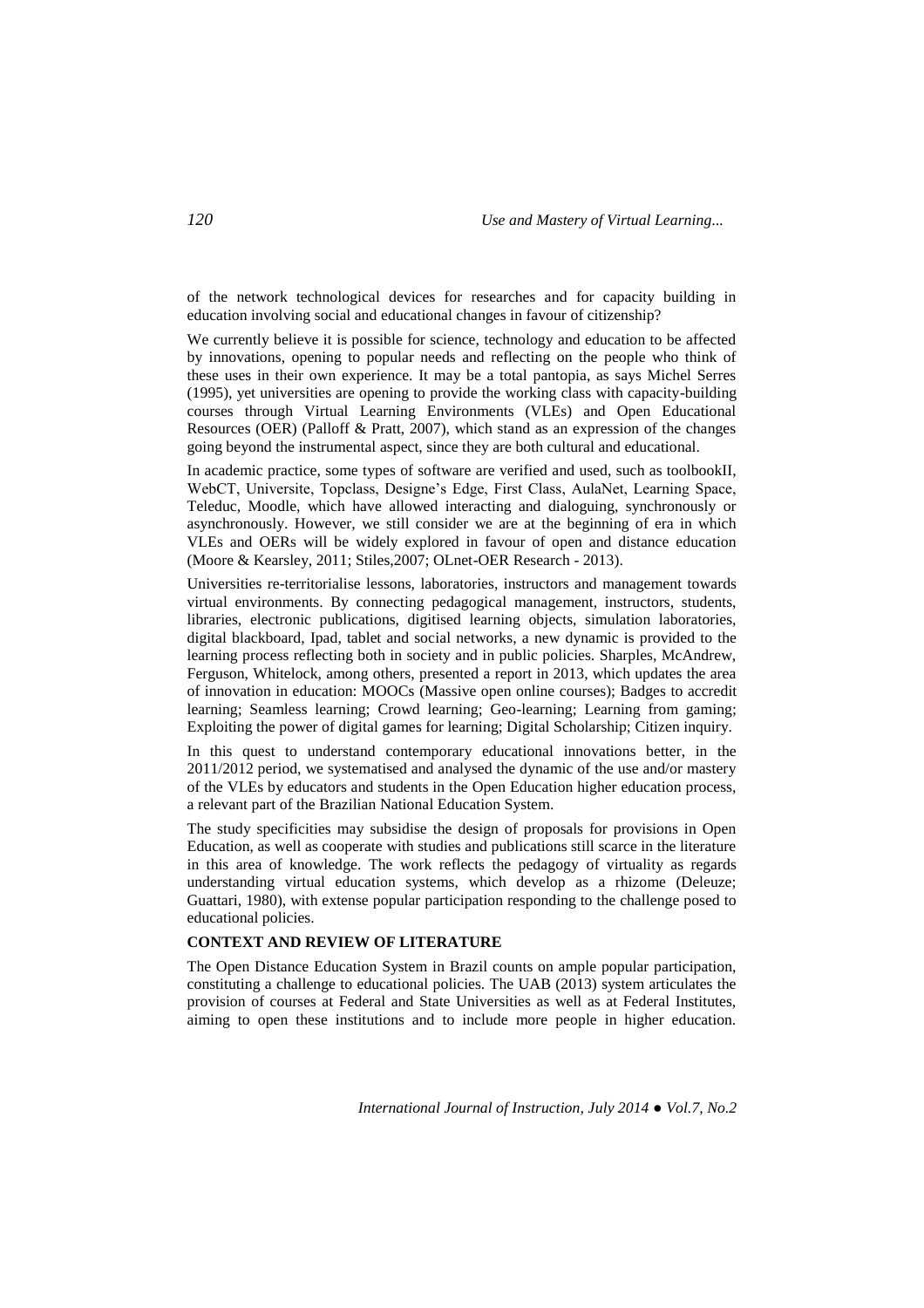Currently, in the higher education context, public, economic and pedagogical investment is considerable for developing the system (Costa, 2007).

UAB was established by Decree  $N^{\circ}$  5800 (June 8 2006) and, as a method, distance education was chosen, keeping it as a face-to-face/virtual system, and accessibility as a political option. This system, in principle, is not a university, since it is a system which is not even open as it requires an exam for acceptance in the courses, but is somehow opposed to higher education restricted to certain sectors in public and free of charge higher education institutions. The system for selecting and granting access to UAB abides by the procedures of the face-to-face modality with an entrance exam, specific didactic procedures, along with the principles and guidelines of the "Quality Referential for Distance Courses" (Brasil, 2007).

Brazil, with about 200 million inhabitants, counts on 11% of young people in its population, between 18 and 24, who enter higher education. UAB is among the actions started by the federal government to improve this situation and to aid in achieving the goals of the National Education Plan, i.e., providing access to higher education to at least 33% of the population in this age group by 2020.

The data of the official portal of UAB report that by 2010, it already counted on 774 presential poles in 92 institutions. In the higher education expansion and dissemination process, 923 courses were offered at the time, encompassing about 220 thousand enrolments. The ample popular participation confers a certain particularity to the enterprise. For 2012, the aim was to have 500,000 students, but we still do not count on reliable data. (Cf. Capes Communication Advisory, Brazil, Sept. 2011).

The Open Education concept was created by the historian and Cambridge University professor, John Clarke Stobart (1878-1933). He was a school inspector and was the first director in the London BBC in the Education area (1925). With the programs *Children's Hour* and *The Epilogue* the motto "Nation shall speak peace unto Nation" was launched and the creation of a cultural network by open radio broadcast was proposed. Open education is currently an education modality that, in higher education, organises distance provision so as to expand access to those interested and to the less favoured sectors, to people of any social class or type of housing.

In its pedagogical proposal, it uses printed, audiovisual and information didactic systems. The elaboration of didactic material occurs in printed text, audio, video, in video-lessons, in programs and radio broadcast along with the Internet. Traditional correspondence, radio waves, video-lessons, television, specific courses, seminars, online courses, among others, can be employed specifically. The open education assessment meets the pedagogical and methodological proposal adopted by the institution.

It consists in a modality, which requires autonomy and self-discipline on the part of the student. The methodological, gnosiological, cultural and political opening permits students to obtain a degree similar to the one granted by a presential university to act in the market.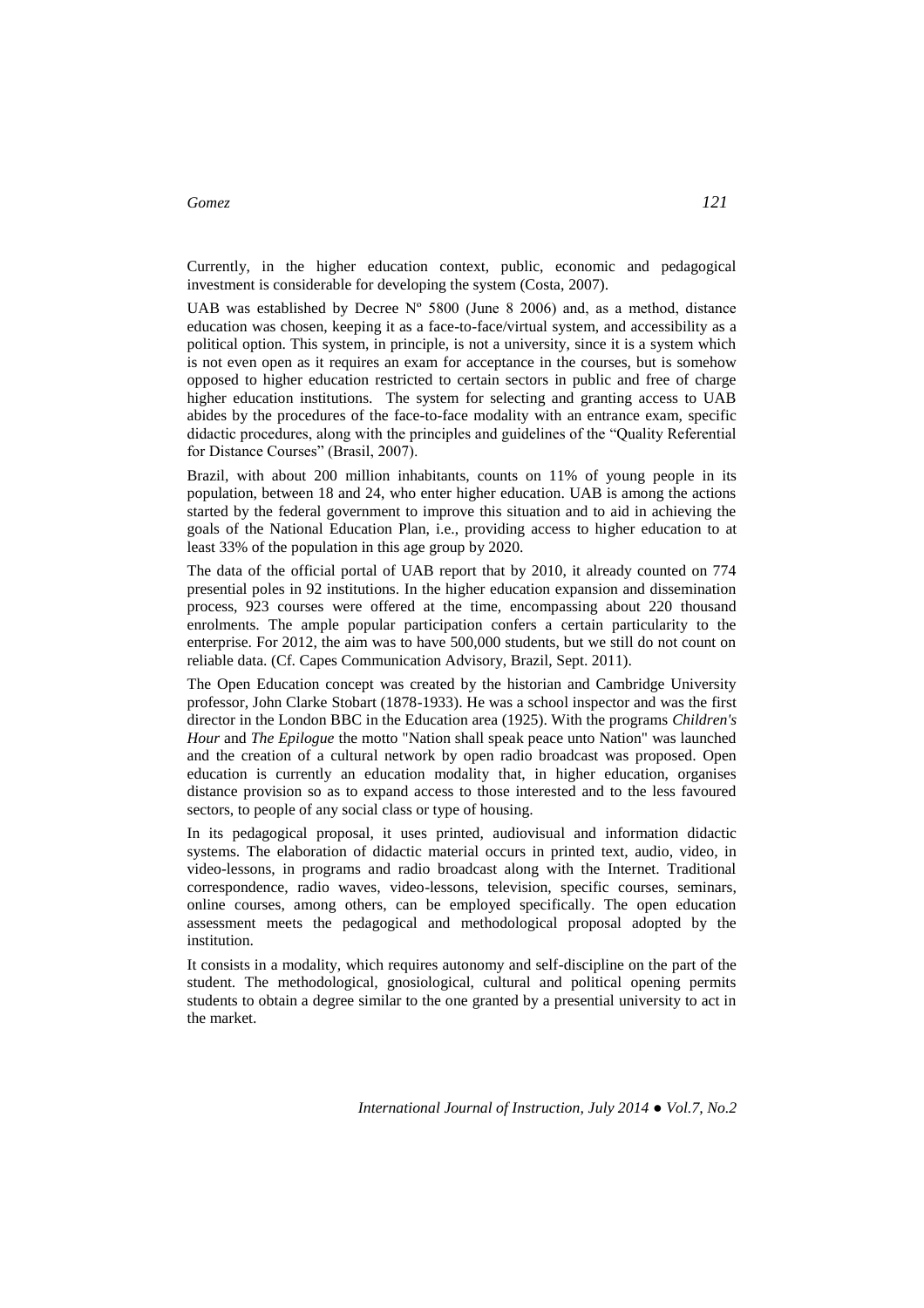Open Education originated in the industrial movement of the 1960s and 1970s, and found in the United Kingdom *Open University* (1969) the expression of the first university offering open higher education, in the distance modality, to the working class.

#### **Virtual Learning Environments (VLEs)**

In this universe, it is necessary to understand that the use and mastery of VLEs by both educators and students, considering that the environment, as everything surrounding or involving living beings and/or things in an open learning process, generates differentiated space and academic culture.

When describing the higher education process that, going beyond the coastal region, seeks to democratise education in Brazil and to take it everywhere in the country, when the connections of this Open Education with social demands are identified, some questions are posed concerning the de-territorialisation of education towards virtuality. The analysis of this educational process reveals some little known data which provide experiences, uses and knowledge that are articulated in the use of VLEs aiming at capacity-building. This implies the notion of distance open education as a support to this practice intended to be democratic and manifested in the courses offered by the UAB.

For being a current theme in the Brazilian educational debate, the use of VLEs for forming instructors in the open and distance modality implies considering the experience of the instructors and the pedagogical, technological and cultural factors involved and which deserved a reinterpretation as from the Cultural Studies.

Hence, the study with those participating in the courses mentioned herein, involved understanding education as a cultural action conducted in the praxis and in the dialogue of educators/students who seek to understand the VLE, in initial or in continued education, to provide a sort of education which somehow requires resorting to them.

Virtual Learning Environments (VLEs) - free or proprietary - are software to develop and to manage online courses which allow involving people and/or artifacts in the distance learning process, or aiding presential activities. The most widely known environments are: Moodle, Teleduc, Sakai, ProInfo and WebCT. VLEs are digital cyberculture devices (Levy, 1997) and are part of the educators' life.

The VLE environment supports objects or Open Educational Resources (OER) which, as in a didactic unit, contributes to learning and, on the whole, builds a repository that can be reused. Both the environment and the objects are digitally improved by technological and cultural artifacts, and are currently very well articulated in pedagogical proposals for distance education.

These cultural artifacts have been studied from the cultural perspective as an interdisciplinary-character field which allows some methodological flexibility to analyse the cultural mastery, the creation of meanings, the transformation and the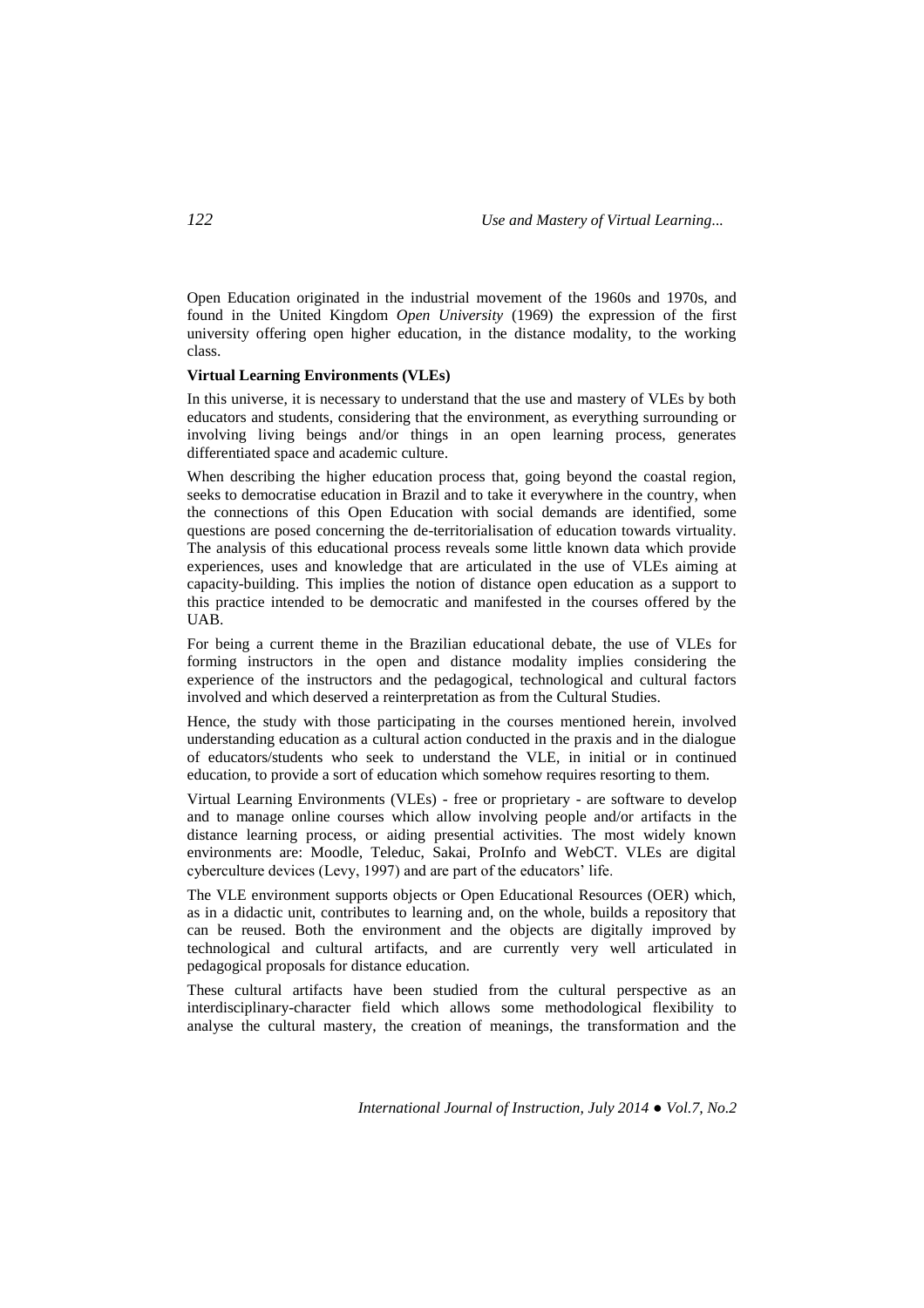dissemination of this process in distance open higher education, a process affecting the face-to-face system, still not knowing the reach of this effect very well. The English cultural studies understand that any object that may be considered cultural deserves to be analysed and criticised. Williams (1957), Hoggart (1958) and Hall (1997) are some of the representatives of this thought, and who contributed to meeting this challenge.

Education open to the community expands through VLEs, as a rhizome (Deleuze  $\&$ Guattari, 1980; Sharples et.al, 2013), in its diversity and heterogeneity, with multiple methodologies and themes. Communication explores the digital means and develops through technological and discursive devices, demanding new skills and competencies towards organizing experiences deriving from thought and learning.

Education thus opens to culture and is hence understood as a production and cultural action, which allows understanding its use and mastering VLEs. The idea of education as an act of knowledge and a political act is inseparable from the quest for social transformation (Freire, 1970, Henry Giroux e Peter McLaren, 1997), inserted in the movement towards generating a learning community based on digital culture. We believe that education is a cultural action and Freire's pedagogy has specific contributions to reinvent learning. Brazil is one of the few countries in Latin America in which the relationship between Pedagogy and Culture have developed with a certain presence and consistency. Likewise, Brazilian educator and educational thinker Paulo Freire (1921-1997) is one of the few in South America acknowledged by authors in other continents, recognized as a source and as a Master. Freire contributes to thinking of this cybercultural process (Levy, 1997). From the pedagogy of virtuality (Romo, Castañeda, Orozco, Gomez, 2006), we believe it necessary to speak about new territorialities where education occurs or, in other words, about information and communication society, about networking society. For the future of virtual learning, this perspective it is fundamental to understand this process and education as dialogue and communication. This dialogue is where women and men make themselves present; they are not cast out from communication and dialogue. Freire (1970a) has already raised the question of technology for teaching adults how to read and to write in the first cultural circles held in Pernambuco (Brazil). These were circles formed within charitable societies, soccer clubs, district associations, and in churches. The educators were in charge of preparing the creation of a circle, visiting the congregation club or the parochial church or the district association and of talking about the idea of a pedagogical work. Once the proposal was accepted, a large promotion effort was made in the area, using popular resources (…) when two or three circles had been created, the educator made a thematic survey among the participants, which was studied by us, in a team, at the home office of the action group. Once the themes had been " treated' they were organized in a program to be discussed with the participants of the circle (…) we prepared the material for the discussions, taking into consideration the resources available (…) (1996). In this sense, VLE can operate as a cultural artifact generating others, besides creating a learning community.

The study with the participating teaching staff allowed identifying who those seeking Open Education courses are and how the use and mastery of VLEs occurs along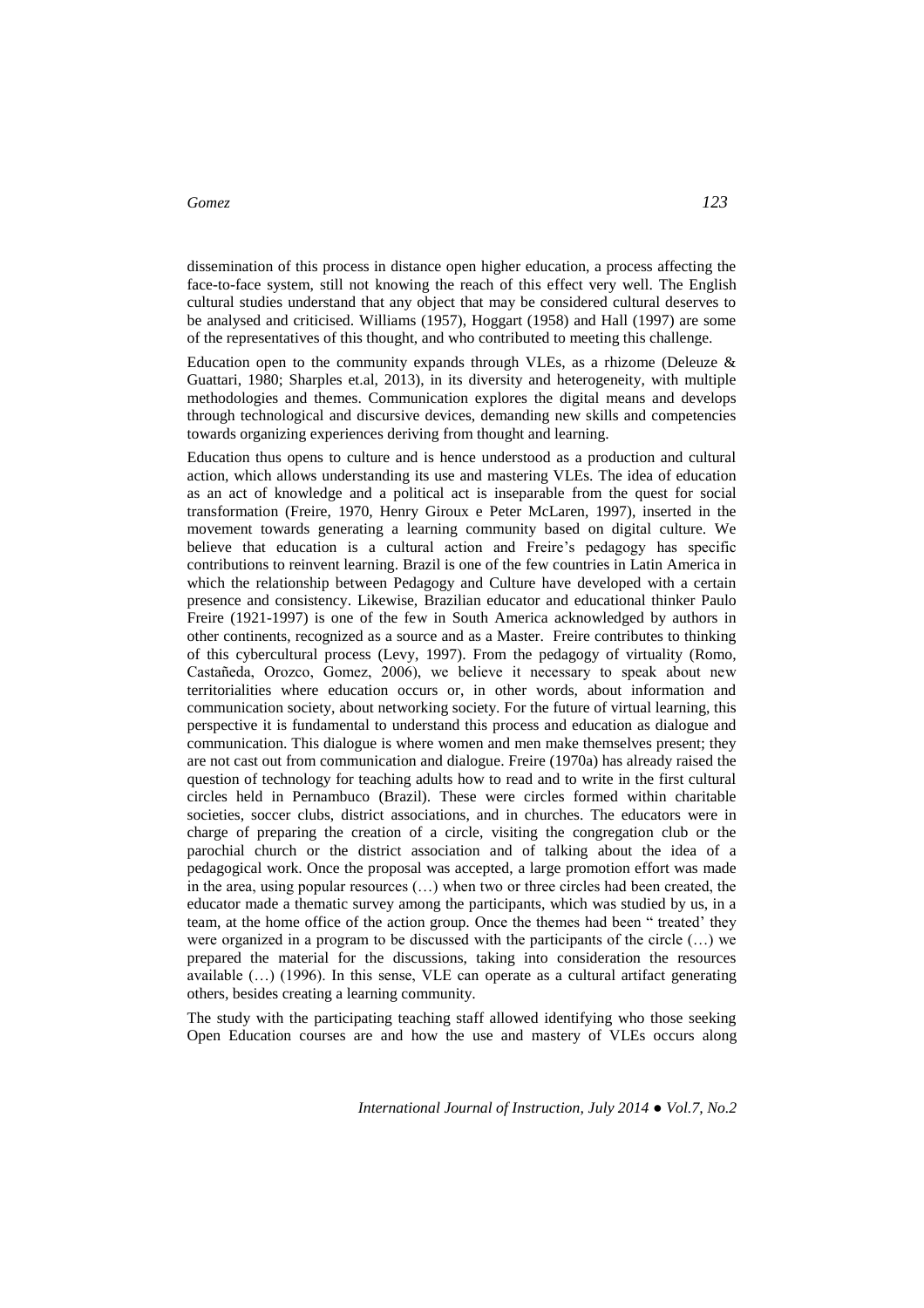undergraduate and specialization courses in the perspective of both educators and students. For this, it was necessary to know what they considered to be VLEs potentialities, to know the teaching competencies for acting in this virtual learning environment and to recognize the adequate elements for reinventing culture in this digital context. By systemising and analysing what instructors think and the meaning of using VLEs, in initial and continued education, of those taking courses in Brazilian public universities connected to the UAB system, one can perceive another pedagogy about to bloom.

# **METHOD**

As a result of research, we present the description and the analysis of the data concerning the participating population and qualitative aspects (attitudes and opinions likely to be considered and which reveal important aspects to understand how these people are thinking or mastering virtual environments in their education process).

Specifically, participants in the Course Media in Education and of a Physics Course, of two federal universities, shared their experiences with us, which allowed us to know specificities of the phenomenon as from the data collected. These, as compared to the literature, with the data from the Universidade Aberta do Brasil (UAB) site and with those of the very participants, resulted in this analysis which shows that students and instructors use and master the devices. The uses and mastery of VLE was an attempt to understand the changes in the student and in the lecturer culture in higher education. It has been described as a landmark in the public perception of digital culture and academic orientation.

*The participating population* started with 187 people responding to a questionnaire, and closed with 174, representing 93.05% of those invited and involved in the courses, that is, instructors, monitors and students. The respondents were selected by means of invitation, considering that the questionnaire was responded by those who agreed to participate, via Internet or face-to-face and individually. An interview was also conducted with a course coordinator based on the same instrument. Sections of the interviewee statement were related to the data systematised in tables and graphs, along with the interpretation.

*The questionnaire* included 32 questions, most of them closed. Some questionnaires were applied semi-face-to-face, which resulted in an interesting debate, as we started from the premise that this methodology would challenge the legitimacy of the virtual and of the face-to-face response. Of course different relationships are established with the questions; however, the legitimacy is the same. In the two cases, people opted for identifying themselves with the questions presented; the respondents were interested in seeing that most are teachers thinking of issues that will serve to reflect about the area in which they work or study.

Therefore, be it on paper or virtually, the attitude of the respondent faced with this area cannot be measured. Respondents might fail to respond, but if they respond, if they lie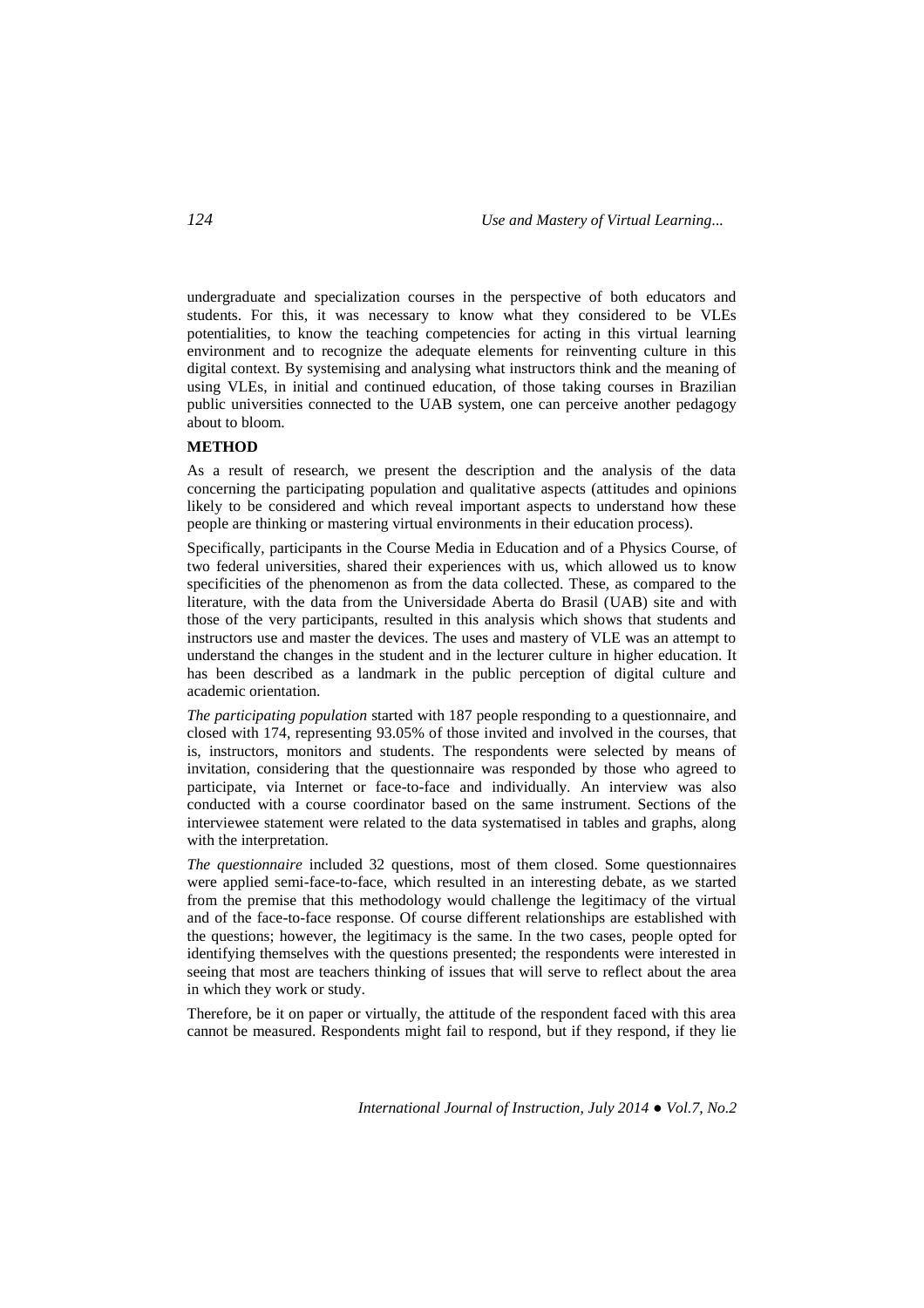when answering, this is because they have an ideal model they want to correspond to, yet that provided information likely to be analysed. We are discussing a *de facto* behaviour or a behaviour they believe in. Individuals responded because they have some involvement with what they are responding to. It does not matter whether it is true, but the [respondent's] attitude before it; it is not a question of checking truths, but ways of thinking about the response. The issue was checking a thought, was to know how these people think of it.

*The application* of the research instruments was preceded by a pre-test and, after the necessary adjustments, it was made available in the networks pertinent to the courses so that those interested in participating could respond. The method for analysing the data meant to evidence the existing relations between the phenomenon studied and the factors surveyed.

These and other systematised data as from the research instruments are configured in blocks:

*Block 1*: Identification (age, gender); education (bachelor degree; second bachelor degree; year the degree was granted, specialisation and others; names of the institutions and of the courses attended); professional actuation (main one and others; places of work; public or private; work regime; full or partial dedication; function; performs or not another paid activity; length of actuation).

*Block 2*: Motivation and information technology facilities.

Block 3: Use of VLEs (opinion; preparation for using the tool; platform used; time has used the tool for professional capacity building; regularity of use; time spent in capacity building activities; number of students involved; whether using VLE is compulsory regarding the course programme; respondent's role in the course: coordinator, instructor, monitor, student, others); VLE technical characteristics in the semi-face-toface education; most important ends for using VLE in education; impact of using VLEs in education/actuation as an instructor).

*Block 4*: Instructor's competencies; contents that could favour and expand the use of VLE; problem situation found in the education received; VLE contribution to learning and to the educator's work; importance of the course pedagogical proposal with VLE; assessment of the monitor/instructor in the semi-face-to-face modality.

*Block 5*: Professional aspiration as from this formation and their perception of the reach of the UAB programme.

#### *Identification and context of the study*

The data obtained are presented with the interpretations and indications for the final considerations and are provided as a contribution to other researchers in the area. The research was conducted in two years, in the late 2011 and early 2012, using an interview and the application of a semi-face-to-face questionnaire to the instructors and students of the two public universities involved, one of them in São Paulo and the other in Rio de Janeiro. The online questionnaire, in the questionPro software, totalled 514 visualisations, out of which 187 started to respond and 174 concluded (93.05%).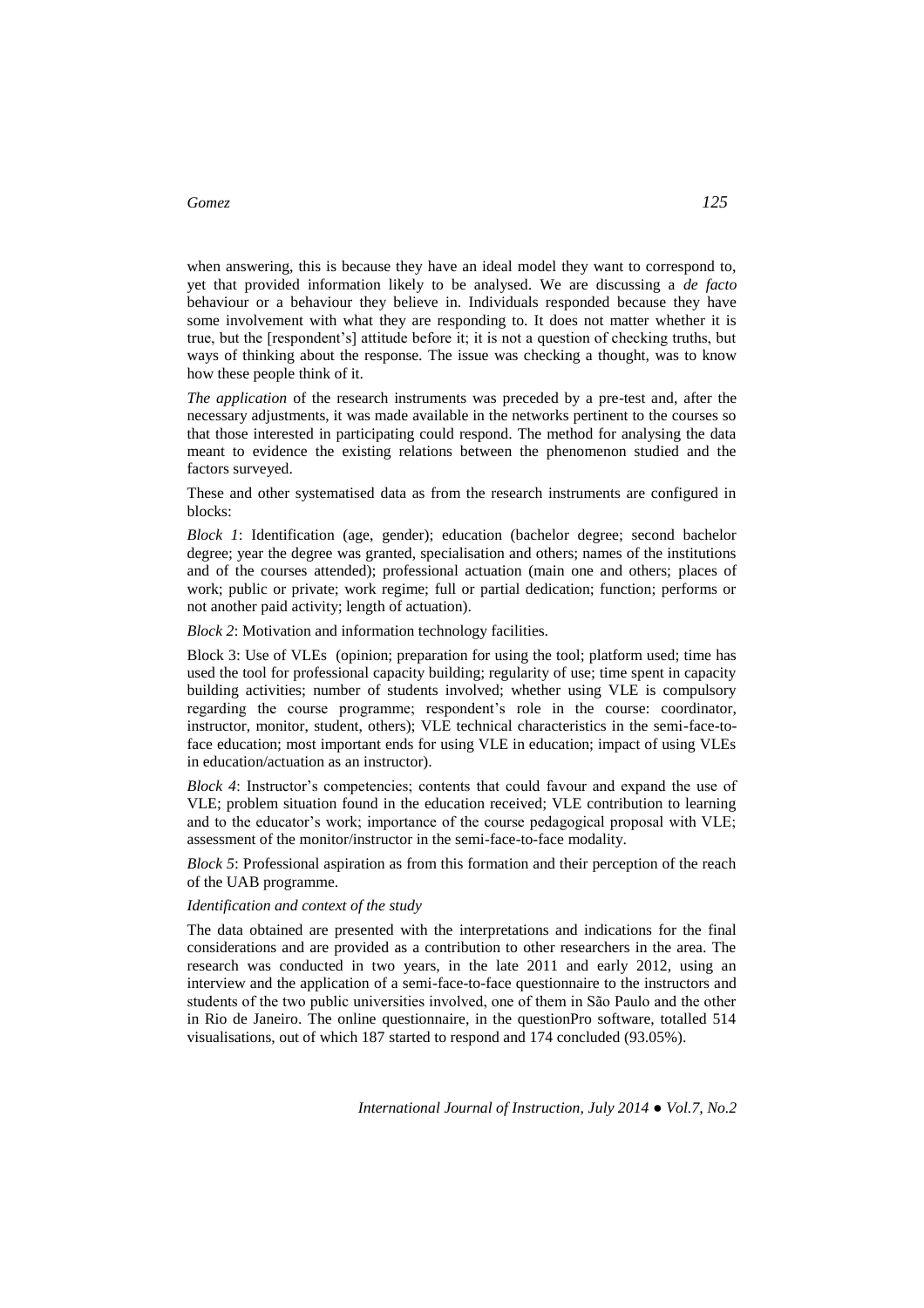*Identification:* From the data obtained from the 93.05% respondents who concluded the responses to the questionnaire: 50% were from São Paulo and 43.5% from Rio de Janeiro. The student that enrols has to be aware that in this semi-face-to-face modality, he has to go to the pole every other week.

The respondents live outside the capital of the State of São Paulo and of Rio de Janeiro. This information is important for showing that higher education left the capital in the states, reaching people who would otherwise have difficulties in getting included in the higher education system: *I think that, for the 1st time in the history of this country there was the decision to establish a network of universities with distance education (DE); in each micro-region in this country, there is poles. (E1)*

The age prevailing among the respondents was between 30 and 40 (60 people); between 40 and 50 (52 people); between 20 and 30 (31 people); between 51 and 60 (23 people) and over 60 (2 people). Regarding gender, 171 out of the total responded, 25.73% male and 74.27% female.

The research asked questions regarding the respondents' education: they said they had taken elementary education mostly in state schools and higher education at private institutions and that, for being of a lower social class, they studied at state schools up to their secondary education, but did not manage to enter a state university. Concerning the distribution per type of Secondary Education institution, 74.17% had attended state schools and 19.87% attended private schools.

According to one interviewee: *The public is very diversified, there are teachers with secondary education, technical degrees, people with higher education who decided to take a specific course, students from the state learning network.* (E1)

Regarding distribution per type of undergraduate course institution, inversely to secondary education, in their first higher education degree, 64.81% attended private institutions and 35.19% attended a state institution. For their second higher education degree, this percentage increases in private institutions, with 71.05 %; 28.95% attended state institutions. The same occurs for specialization, with 66.02% attending private institutions and 33.98% attending state institutions.

Out of the total participants, 90.96% are verified to be students and 10.04% are monitors, instructors, coordinators and/or perform other non-specified functions in the two courses researched. These students' elementary education occurred in state schools, where 79.87% work; 13.23% work in private schools and 6.9% work in other activities.

Out of these, 33.65% act mainly as teachers in EF1 – Fundamental (Elementary) Teaching I; 24.04% in EF2 - Fundamental (Elementary) Teaching II; 22.12% in Secondary Teaching (EM); 13.94% in pre-school education and 6,25% in higher education.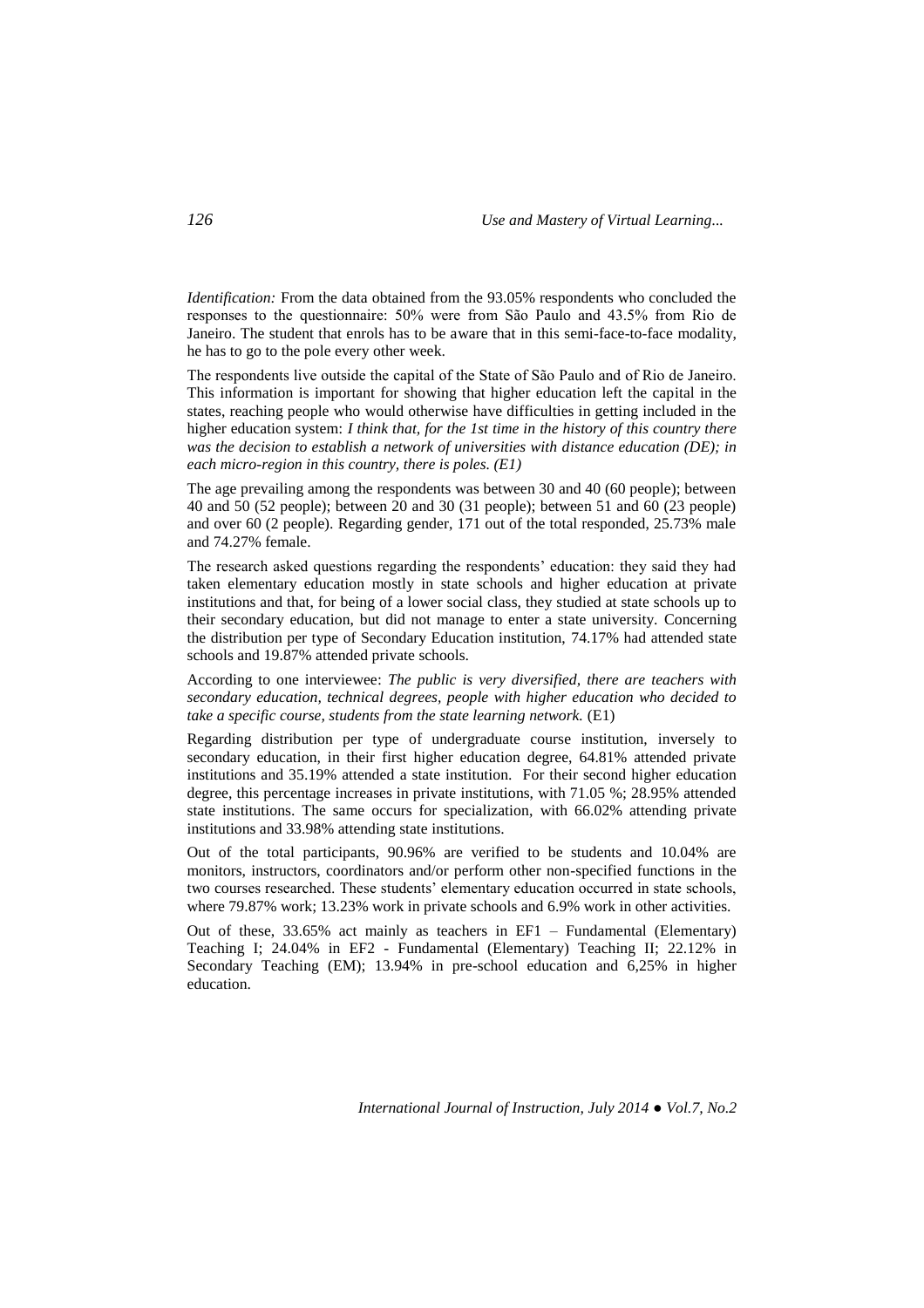Concerning the work regime, 70.69% have taken a public selection exam to occupy a post; 20.11% are hired 2.87% [of the courses monitors] have a research grant and 6.32% have other activities as intern and monitor.

As to hour load, the 174 respondents' dedication to work was: 41.50% full time - 40h (at one institution);  $15.65\%$  - 40h (at more than one institution);  $24.49\%$  Part Time – less than 40h (in one institution); 18.37% - less than 40h (in more than one institution).

How long he/she has been an educator: 147 of the respondents said they had acted as educators and 49.66% had over 12-year experience.

Motivation to take the course: most say they want a free graduate course; 4.25% want their salaries raised; 25.47% want specific education for their present job; 15.09% want to obtain formal degrees and certificates; 16.51%want to have formal promotion in their teaching or management career; 9.91% say it is the best continued education; 18.63% like its being free; 3.77% are close to the presence poles; for 1.18%, there is a lack of options; 5.19% chose other reasons (course at a federal institution; renowned institution; improvement; time flexibilisation; knowledge of new media aiming at capacity building for teaching distance education; updating the terms and uses of the "media " surrounding us; the theme). According to the interviewee: S*tudents who seek DE, except for the local education teacher, are people who use the name [status] of the university to print in their curricula.(E1)*

Despite being a radical statement, it demonstrates a certain mobilisation, which is causing changes in the cultural matrix in both personal and institutional spheres. This unknown area will lead the institution to seek other possibilities.

Concerning computer use, 99, or 41% have one and use it. Regarding place to access the Internet, the major one is their home with 76.92%; workplace, 18.93%; lan house 1.18%; telecentre, 0.59%; others, 2.37%.

They effectively use the Internet: 99.41% have a computer at home; out of these, 76.92% are connected to the Internet. They use it for communication with others via email; to access VLE; for the news; entertainment; school researches and social networks. Really, there is a concern for the situation generated by the open distance modality and a quest for new solutions for expanding, disseminating and democratising higher education in Brazil.

#### **Using VLE in the training process**

The survey revealed that instructors/coordinators have positive expectations about VLEs facilitating the sharing of material and ideas. The data regarding VLE use presented issues related to its structural elements. Out of the 17.95% respondents saying they use the Internet to access the platform as a means to generate room for education, 79.76% agree that VLE is a device for performing activities that cannot be performed via e-mail; 89.82% think it is a repository of didactic resources (texts, videos, images etc.); 87.27% think it is software serving to assemble and to manage accessible courses via Internet; 93.37% think it promotes interaction between instructors and students and 98.19% think it allows sharing knowledge by using e-mail, chat, forum.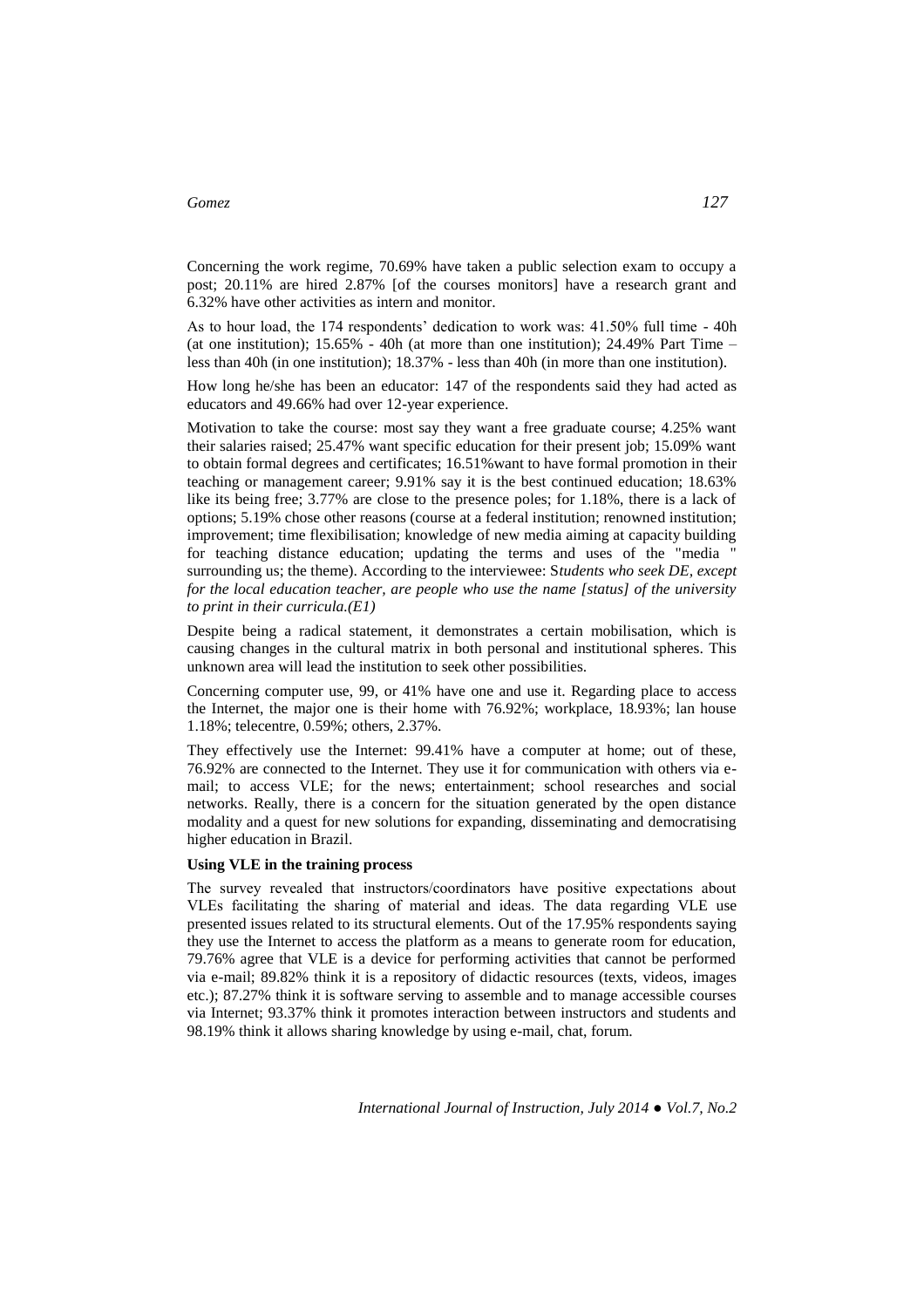Although the respondents agree with these potentialities of VLE, only 59.52% had formal training for using it, and 58.91% were trained in the Course Media in Education(percentally, these were the ones who responded the most). The respondents who used other environments said they would also introduce VLE in other courses and institutions and mentioned Proinfo, Moodle, Thinkquest and the Freire Platform. They say they use the environment indicating priority with numbers, 1 being the most important and 4 the least important; Moodle, ProInfo, Freire Platform were the most widely used, besides the own institutional platform.

VLEs are of recent use in the ambit of higher education and this is somehow expressed in the responses. 58.33% have used it for over a year; 19.64% started to use it from eight months to one year ago; 6.55% have used it from four to seven months and 1.79% have used it for less than three months . Other spans of use mentioned are 11 years (1); 6 years (4); 5 years (6); 4 years (5); over 3 years (3); over 2 years (2). One respondent says "It is my second DE course; the first one was a requirement to take a position/selection examination; 360 hours in 4 months" and other respondents say "I don't use it."

Currently, the frequency in VLE use is mostly weekly (50.00%) and daily (44.64%). 92.12% of the respondents state that VLE use is compulsory for the course. 7.88% say it is not compulsory, which suggests they use e-mail to communicate with the instructor and, sometimes, with colleagues. Specifically, regarding the weekly average time used for education activities, they declare: 1 to 12 hours (84.76%); 13 to 20 hours (12.20%); over 20 hours (3.05%).

In the respondents' opinion, the key VLE technical characteristics contribute to the development of semi-face-to-face higher education proposal.

|                                                                                     | n   | $\%$  |
|-------------------------------------------------------------------------------------|-----|-------|
| Being a virtual environment promoting development and the control of the lesson,    | 138 | 22.33 |
| discussions and assessments                                                         |     |       |
| Integrating chats, forums and video-lessons                                         | 81  | 13.11 |
| Stimulating collaborative group and teamwork                                        | 89  | 14.40 |
| Counting on a good system for managing both instructor's and student's activities   | 80  | 12.94 |
| Promoting external channels for web interaction: portal, Dominio Público, e-proInfo | 64  | 10.36 |
| Promoting spaces for reading and writing                                            | 62  | 10.03 |
| Being a support to a good interaction between people /good wideband                 | 48  | 7.77  |
| Allowing transferring variable size files (among x and x Kb or MB)                  | 10  | 1.62  |
| Others Specify                                                                      |     | 0.81  |

Table 1: Technical characteristics of VLE

As the importance of easy access, they specified APs; integrating chat, forum and libraries; providing continuous education for those not counting on time to attend faceto-face courses; promoting interaction between students and instructor. The respondents consider the first 5 most important ends of using VLE in education: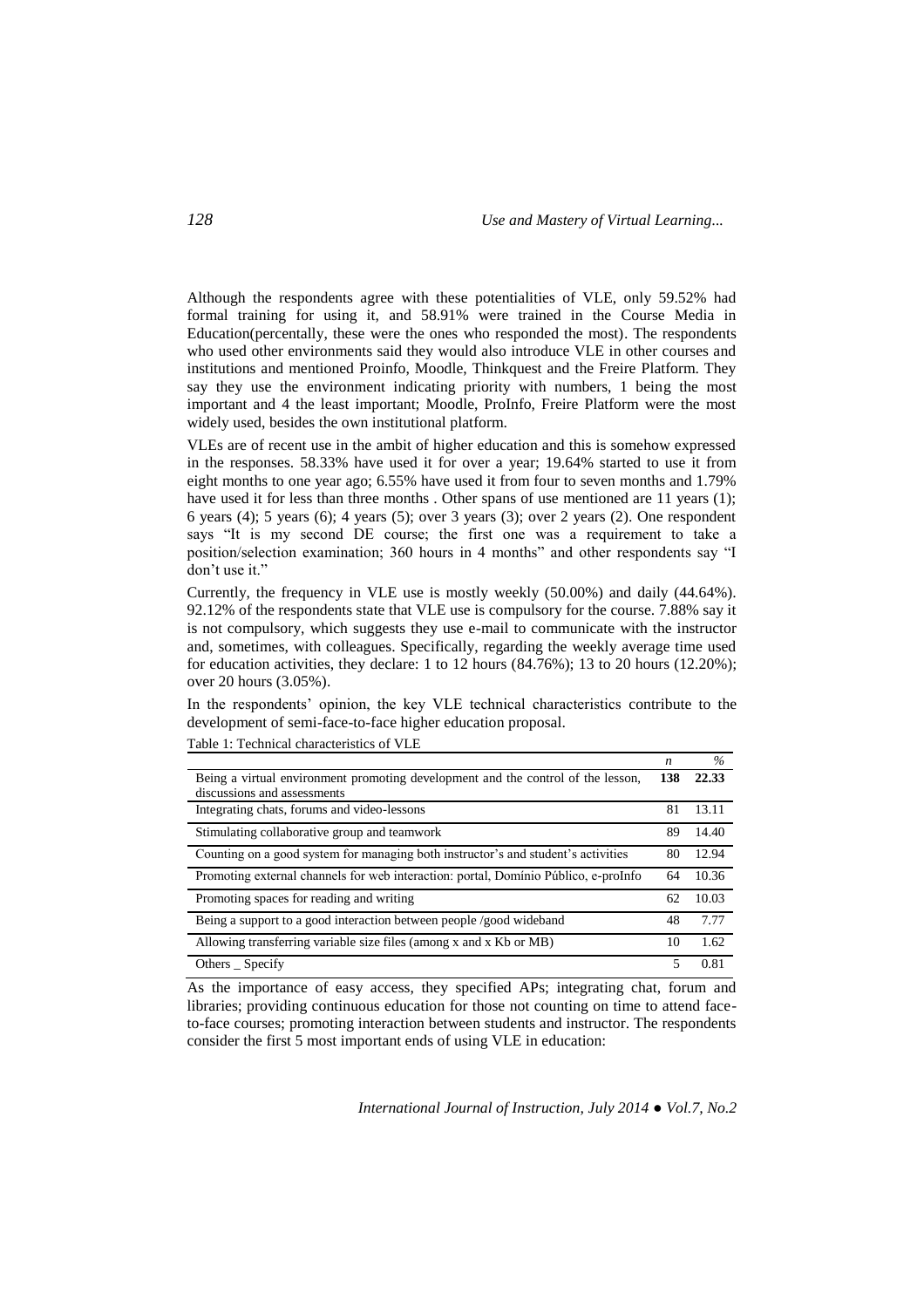Table 2: Purpose of VLE.

|                                                            | n   | $\%$  |
|------------------------------------------------------------|-----|-------|
| Managing contents                                          | 134 | 17.56 |
| Managing the course                                        | 83  | 10.88 |
| Following students' progress                               | 81  | 10.62 |
| Designing online activities to complement to in-class work | 74  | 9.70  |
| Consulting tutors                                          | 61  | 7.99  |
| Talking to colleagues                                      | 57  | 7.47  |
| Stimulating collaborative learning                         | 52  | 6.82  |
| Forming learning communities                               | 50  | 6.55  |
| Propitiating teamwork                                      | 45  | 5.90  |
| Flexibilising the hours to access the course               | 42  | 5.50  |
| Flexibilising the place to access the course               | 32  | 4.19  |
| Lowering the costs of the higher education course          | 26  | 3.41  |
| Using repositories of learning objects                     | 26  | 3.41  |
| Total                                                      | 763 |       |

The positive impact of using VLEs in instructors' education/ actuation was mentioned, per decreasing order of importance, on work/study conditions (163); pedagogical innovations  $(162)$ ; better planning quality  $(161)$ ; democratising the access to online education (160); organisation of teaching/ curricular integration (160); collective knowledge construction (160); using the digital library (159); participating in the design of activities (158); infrastructure of the institution (157); satisfaction of mutual interests (157); decentralisation of higher education (157)

The interviewee states: *In the discipline I teach, there are some widely used tools, such as the tutorial room; it is the classroom; it is used intensively in VLE and it is where students interact with the tutors at a distance as well as with the coordination.* (E1)

#### **Data regarding teacher's competencies**

In the respondents' opinion, the relevant and necessary competencies for the instructor's didactic work with VLE, per decreasing order of importance, are: methodology for building online proposal (lesson, course, programme); technical-scientific knowledge of pedagogical methodologies (e.g. constructivism); pedagogical mediation; skill for using communication tools; knowledge of basic information concepts; fostering strategies for analysis and critical reflection; sensitisation towards considering personal and technological differences; knowledge of assessment for the semi-face-to-face modality; ability for teamwork; respect to colleagues' production; respect to others; ability for group work and openness to learn from others.

From a list presented, the respondents suggested situations that are or not a problem to education, i.e. participating in face-to-face sessions.

Table 3: Problems in education.

| Participating in face-to-face moments                                   | 44.81 |
|-------------------------------------------------------------------------|-------|
| Time available for designing, correcting and proposing other activities | 36.08 |
| Keeping discipline and regularity of access and use                     | 32.9  |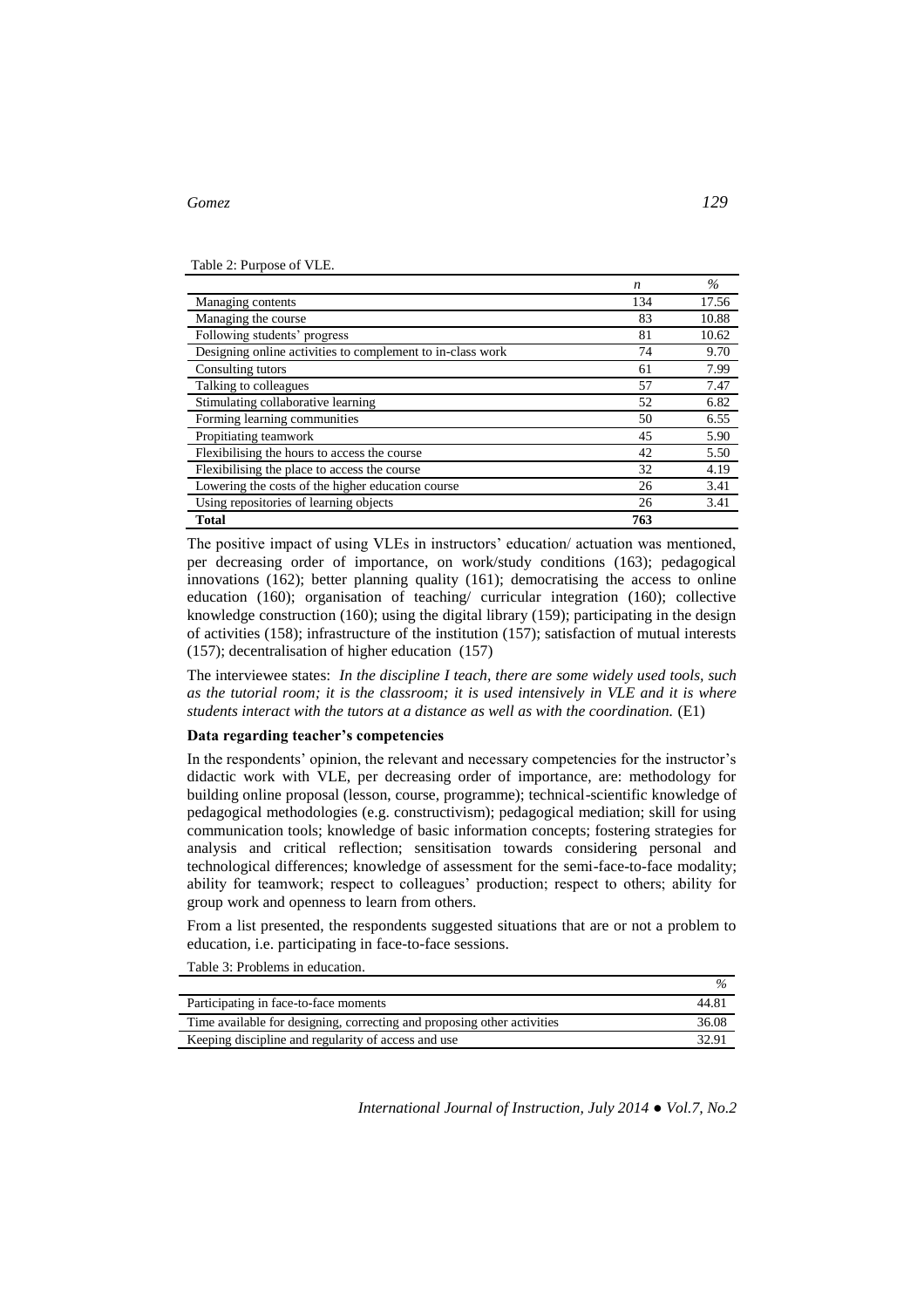| Guidance regarding the correct use of VLE                  | 25.32 |
|------------------------------------------------------------|-------|
| Articulating the work in an interdisciplinary fashion      | 20.89 |
| Integrating VLE in the contents and curricular school time | 19.88 |
| Integrated use of virtual laboratory                       | 19.61 |
| Adequate use of learning objects supported by VLE          | 18.99 |
| Integrated use of the virtual library                      | 15.58 |

Concerning the VLE contribution to learning and the educator's work, the respondents agree with important aspects.

Table 4: Contributions of VLE to education

|                                                                            | $\%$  |
|----------------------------------------------------------------------------|-------|
| Will contribute to teachers' higher education                              | 96.88 |
| Will act as a facilitator of learning for students                         | 96.84 |
| Will contribute to the teachers' work in the classroom                     | 96.79 |
| Will promote access to new technologies and knowledge to improve education | 95.54 |
| Will contribute to forming virtual learning communities                    | 92.36 |
| Will promote the use of learning repositories (Learning objects)           | 91.08 |
| Will contribute to internationalise education                              | 81.29 |
| Will promote the precarisation of teachers' education                      | 25.81 |

For the respondents, what matters in the design of an education proposal using VLE is: The quality of the material/learning objects (80.65%); knowing the possibilities provided by VLE (74.52%); pedagogical and technological mediation (76.97%); curricular adequacy to the students' universe (73.20%); interest and the pertinence of associated themes (70.34%); integration between traditional and distance education (50.64%); promoting a totally online modality (47.37%); the proposal design (41.56%): *Here (in the platform) you will find the use of the video-lessons I produced; it is a constant feedback, one helps the other.* (E1)

For the respondents, those teaching through VLE should be a good educator connected to the institution.

Table 5: Open education instructor*.* 

|                                                                                       | n   | $\%$     |
|---------------------------------------------------------------------------------------|-----|----------|
| Educator, connected to the institution, with education and experience in the teaching | 97  | 60.63    |
| area and in distance education                                                        |     |          |
| Tutor with a BA/BSc degree who is concerned with the teaching and learning            |     | 57 35.63 |
| processes, who follows and assesses the activities                                    |     |          |
| Monitor - student who monitors and is concerned with the execution of activities      |     | 3.13     |
| Others/Specify                                                                        |     | 0.63     |
| <b>Total</b>                                                                          | 160 |          |

The competence of the monitor/educator/coordinator requires knowing DE technology. The interviewee considers that 98% of this total do not: *I am one of the few who uses the platform and seek solutions, but 98% do not; they place the test and correct it*. (E1) When required to mention at least three concepts of what being a good instructor in the semi-faceto-face higher education modality is, participants mostly responded: Knowledgeable in the subject and experienced in what he/she teaches.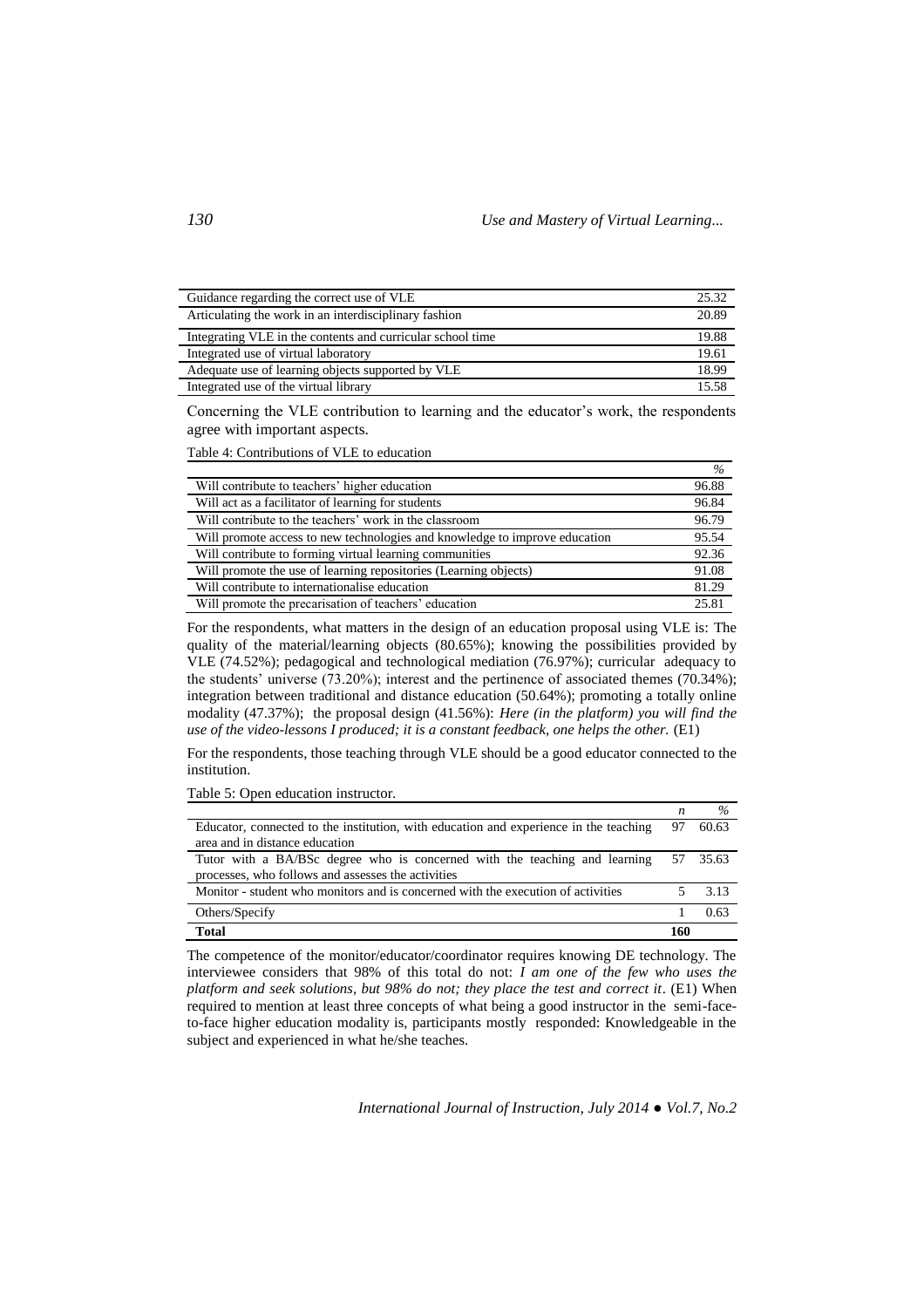Table 6: What it means to be a good educator in open education.

|                                                                            | n   | $\%$  |
|----------------------------------------------------------------------------|-----|-------|
| Good communicator                                                          | 85  | 17,24 |
| Knowledge transmitter                                                      | 31  | 6,29  |
| Concerned with learning and not with showing off knowledge                 | 70  | 14,20 |
| Learning facilitator                                                       | 131 | 26,57 |
| Knowledgeable in the subject and experient in what he/she teaches          | 75  | 15,21 |
| Knowing how to listen                                                      | 21  | 4,26  |
| Knowing how to relate the themes with the social and the student's reality | 80  | 16.23 |
| Total                                                                      | 493 |       |

The interviewee – course coordinator considers that: *the group of monitors is composed of people not regularly hired, with no professional stability and with little time to be trained. Thus, this is not a stable professiona*l. (E1)

At the same time she makes these statements, the interviewee shows to be committed with her work and admits that there is some dissatisfaction with the conditions for acting as an instructor. DE is being built by face-to-face instructors and, as says the interviewee, it is a long process.

About the major professional aspiration for the coming years, after this course, 166 expressed, in decreasing order of importance: acting as an instructor/monitor in distance education (33.13%); remaining in the present position, at the same institution (22.29%); conducting another professional activity in the educational area (19.28%); occupying school board and management positions (14,46%); getting a better job away from the school (7.23%); keep the same position, but at a different school (1.81%) and retiring (1.81%)

The emergence of the open university system, in the attempt to take higher education everywhere in the country, to expand and to democratise the access to it, provides higher education to teachers and to people in general. A large popular demand for higher education is verified, which constitutes a challenge to educational policies that cannot meet it presentially.

# **DISCUSSION**

After over five years since activities began, this experience compels us to know and to give a new meaning to the use of VLEs and of Open Educational Resources to understand that the culture generated is an integral part of the learning process and that educating is creating new spaces for higher education.

Therefore, distance open education studies as a cultural action lead us to incorporate the people culture into the learning process. VLEs, as elements integrating the teacher's education, act as agents of culture and of subjectivities. Evidently, in a cybercultural universe, educators/students use computers and work in a network to solve educational and capacity building problems increasingly more complex (Romo, Castaneda, Orozco, Gomez, 2006).

Retaking the blocks or analysis matrixes presented herein, we verify some resonance in the survey participants who admit that education combining face-to-face and distance moments generated imbalances in its practices, but provided them with new reflections and learning. In these new educational arrangements, new educator functions are incorporated, such as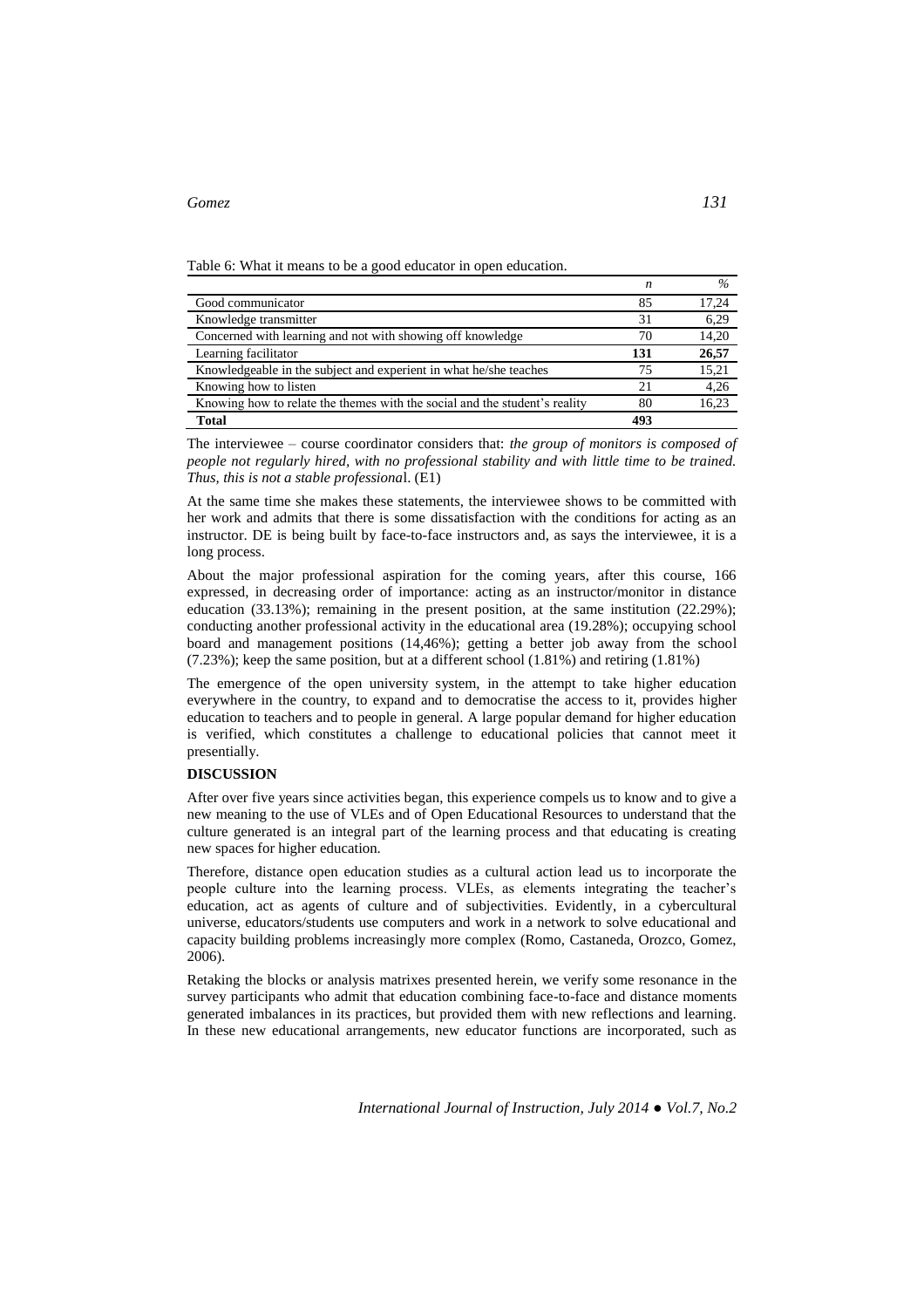instructors, monitors and supervisors, which raise quite a debate, due to the conditions at work.

The questionings lead us to observe that educators and students are mastering VLEs which, formerly, were not even a part of their daily life. They attempt to articulate their needs with the potentialities of VLE use, faced with the lack of higher education institutions near them, of time and conditions to travel and to attend face-to-face lessons.

If we ask them whether they conduct research, whether they form communities of culture, learning and knowledge in this ambit, one thing is certain: they use the devices, reflect about technical, didactic and collaboration strategies in the courses and, especially, they are open to learn.

By means of VLEs, some people, knowledge, experiences, practices and methodologies circulated which, in turn, allowed inclusions, interactions and social uses of education and communication technologies, mediating relationships among instructors, students, learning managers and community in the VLE.

VLEs support and expand initial or continued education in the Internet, de-territorialising this process, whichis only possible from discovering and rediscovering the traditions of education and of virtual learning environments, not through the discourse that promotes repetition, but rather by means of transformation and critique by the very participants in the courses. In this sense, instructors and students are rediscovering themselves, relating and using (either by their own initiative, or supervised by tutors and the latter by the official bodies) VLE educational possibilities, be it to respond, to seek information or to create and to innovate.

Besides the technical and logistic potentialities of virtual learning environments, the use of free software for education is in agreement with an era of free access, which leads us to perceive some issues that point to VLEs as a substantial part of contemporary culture and education.

Concerning higher education, we can say that: it is actually the same conventional university, faced with the pressures of information society and of knowledge, takes a position; students seek Open Education for its being public and free, besides granting them a degree or a certificate to act in the market; also, students come from different backgrounds, but they mostly seek distance education, at the moment, for continued education.

When instructors and students take the position of those who learn, this confers them a certain authority and autonomy because of and for the use they make of cultural artifacts. The experimental, conceptual and practical perspectives of the respondents contribute to the researches implicit in this educational dynamic in a context which open higher education is entering.

# **REFERENCES**

Brasil. Secretaria de Educação a Distância – SEED/MEC (2007). Referenciais de qualidade para educação superior a distância. Brasília, August.

Castells, M. (1996). *The rise of the network society, the Information Age*: Economy, society and culture. UK: Blackwell.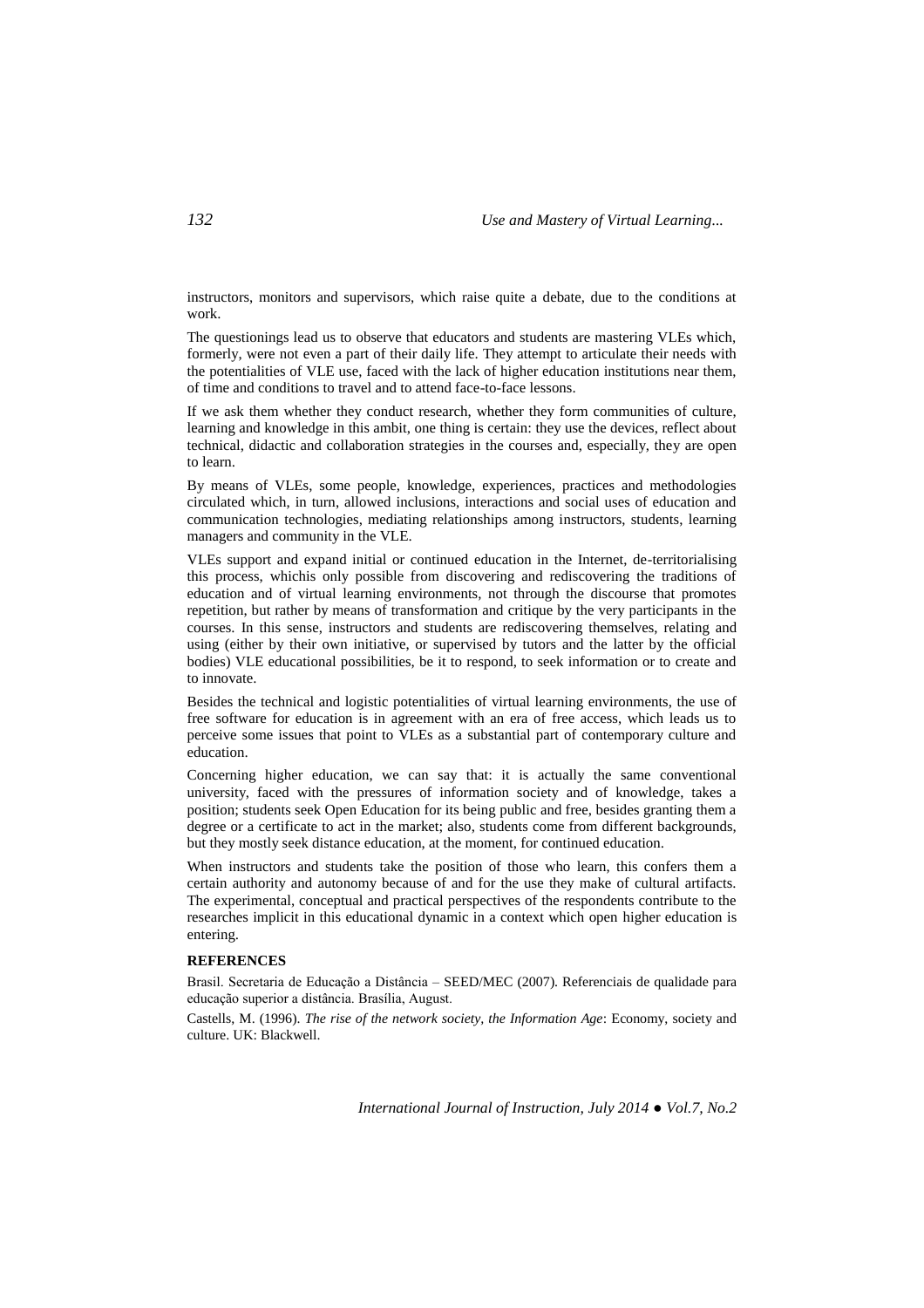Costa, J. C. da (1997). Modelos de educação superior a distância e implementação da Universidade Aberta do Brasil. *Revista Brasileira de Informática na Educação*. *15* (2),

Deleuze G, Guattari F. (1980). *A Thousand Plateaus*. Trans. Brian Massumi. London and New York: Continuum, 2004. Vol. 2 of Capitalism and Schizophrenia.

Freire, P. (1970) *Pedagogy of the oppressed*. New York: Herder and Herder.

Freire, P. (1970a) Cultural action for freedom. [Cambridge], Harvard educational review.

Freire, P. (1996) *Letters to Cristina*: *Reflections on my life and work*. New York: Routledge.

Giroux, H., Mclaren. P.(1997) *Cultural Studies and Education*: *Towards a Performative Practice*. eds. Henry A. Giroux and Patrick Shannon.

Hall, S. (1997) *The centrality of culture*: *Notes on the revolutions of our time'*, in K.Thompson (ed.) Media and Cultural Regulation, vol. 6 of the Culture, Media and Identities Course Books. London: SAGE and The Open University.

Hoggart, R. (1958) *The Uses of Literacy*. Harmondsworth: Penguin Books.

Information Resources Management Association (IRMA). *Virtual learning environments: concepts, methodologies, tools and applications*, USA, IGI Global, 2012.

Levy, P. (1997) Cyberculture. Rapport au Conseil de l'Europe dans le cadre du projet *Nouvelles technologie*: coopération culturelle et communication, Odile Jacob, Paris.

Open University. Accessed at: [http://www.open.ac.uk/.](http://www.open.ac.uk/)

Moore, M. G., & Kearsley, G. (2011) *Distance Education*: A Systems View of Online Learning. Belmont, CA: Wadsworth-Cengage Learning.

OLnet OER Research (2013) Accessed at: http://www.olnet.org/

Palloff, R.M. & Pratt, K. (2007). *Building online learning communities*: Effective Strategies for the Virtual Classroom. San Francisco, CA: Jossey Bass.

Romo, R., Castañeda, M.; Orozco, M.; Gomez, M.(2006) *On-line education*: an emancipating vision. Available at: https://tojde.anadolu.edu.tr/tojde22/pdf/review\_1.pdf

Royal Society Science Policy Centre. (2012) *Science as an open enterprise*. London: The Royal Society.

Serres, M. (1995) *Atlas*. Madrid: Julliard.

Sharples, M. et.al (2013) *Innovating pedagogy* 2012. Available at: [http://www.open.ac.uk/personalpages/mike.sharples/Reports/Innovating\\_Pedagogy\\_report\\_2013.pdf](http://www.open.ac.uk/personalpages/mike.sharples/Reports/Innovating_Pedagogy_report_2013.pdf)

Stiles, M.J. (2007). Death of the VLE. a challenge to a new orthodoxy. *20* (1), 31-36. Available from:

http://serials.uksg.org/openurl.asp?genre=article&issn=0953 [Paper]

Universidade Aberta do Brasil (2013) Available at: www.uab.capes.gov.br/

Williams, R.(1957) Working-class culture in the uses of literacy symposium, *Universities and Left Review* 2.

#### **Turkish Abstract**

**Brezilya Açık Üniversitesinde Sanal Öğrenme Ortamlarının Kullanımı ve Hakimiyeti** 

Bu çalışma Brezilya Eğitim Sisteminin önemli bir parçasını oluşturan Open Üniversite'nin eğitimciler ve öğrencileri tarafından Sanal Öğrenme Ortamlarının kullanım ve uzmanlaşma dinamiklerini tanımlamakta ve analiz etmektedir. 2011 ve 2012 başlarında iki devlet üniversitesinde Eğitimde Medya